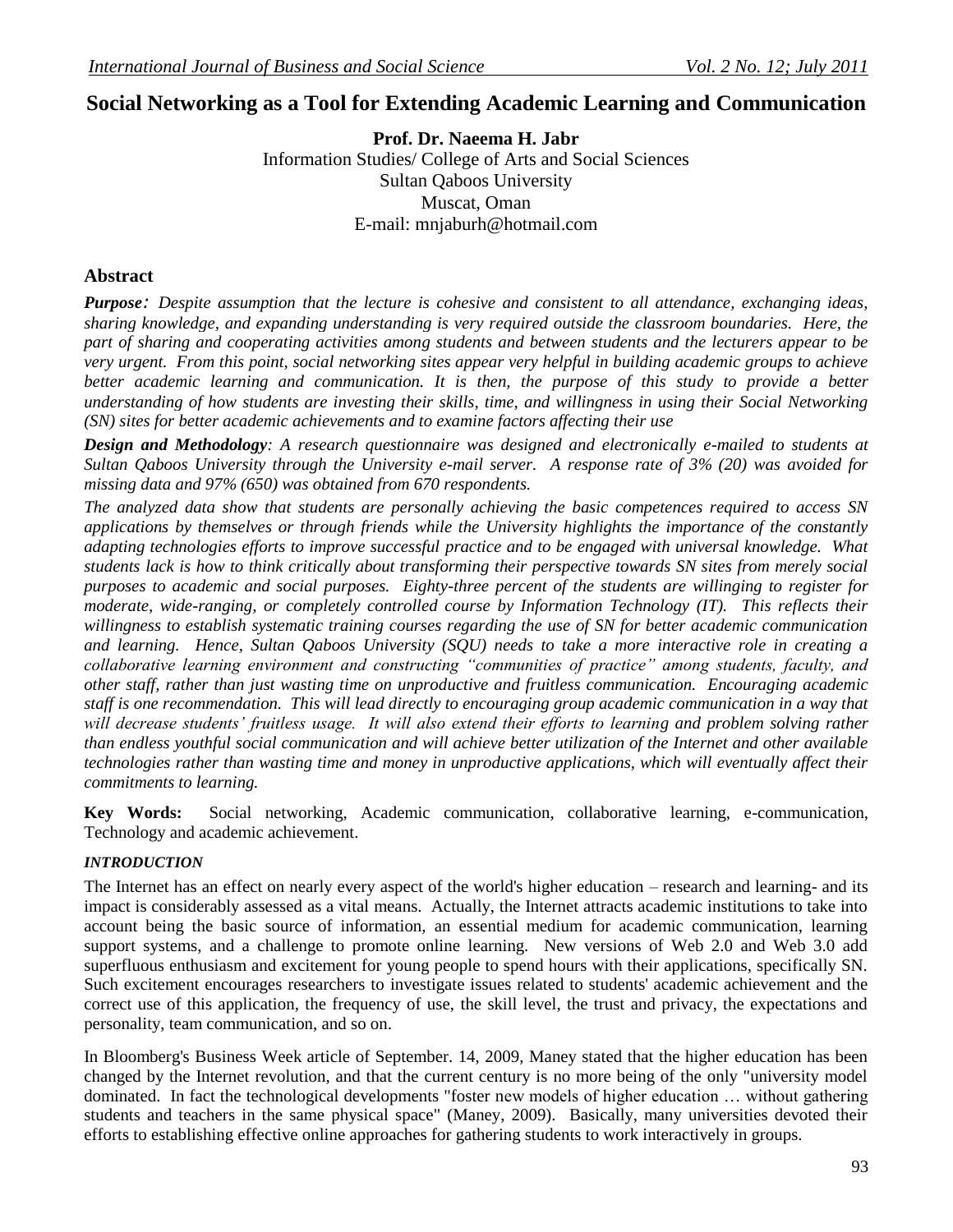They join online learning systems, such as WebCT, Moodle, and other web-based systems for the purpose of improving their students' performance and academic communication. Others go further by applying Web 2.0 and SN applications such as wikis, blogs, Twitter, LinkedIn, and other online networking and documenting representations. The goal is to begin collaborative teams and academic social and scientific structure by offering SN courses, namely, Facebook, MySpace, and so forth.

Moreover, many institutions already started to associate both collaborative teams and academic social and scientific structure through offering SN courses. Such initiations led many researchers to think critically about the application of SN to the new trends in teaching and learning. In essence, Berners-Lee confirmed that Web learning in higher education will provide a democratic, personal, and do-it-yourself medium of communication (Berners-Lee, 2001). Furthermore, Hamid, Chang, and Kurnia (2009) studied the related literature to the use of social technology, and then they categorized that literature into four basic groups of activities, including: content generation, sharing, interacting, and collaboratively socializing. The following table represents the related works within these groups:

| Social                     | Online social networking                                                                                         |                                                 |                                  |                                                                                                                     |  |
|----------------------------|------------------------------------------------------------------------------------------------------------------|-------------------------------------------------|----------------------------------|---------------------------------------------------------------------------------------------------------------------|--|
| Technologies               | Content Generating                                                                                               | Sharing                                         | Interacting                      | Collaboratively<br>Socialising                                                                                      |  |
| Blogs                      | (Sandars & Schroter, 2007)<br>(Hargadon, 2008)<br>(Churchill, 2009)<br>(Murray, 2008)                            |                                                 | (Churchill, 2009)                |                                                                                                                     |  |
| Wikis                      | (Ras & Rech, 2009)<br>(Sandars & Schroter, 2007)<br>(Hargadon, 2008)<br>(Kane & Fichman, 2009)<br>(Murray, 2008) | (Kane & Fichman, 2009)<br>(Ras & Rech, 2009)    |                                  | (Kane & Fichman, 2009)<br>(Sandars & Schroter, 2007)<br>(Ras & Rech, 2009)<br>(Rhoades, Friedel, &<br>Morgan, 2009) |  |
| Photo sharing              | (Sandars & Schroter, 2007)<br>(Hargadon, 2008)                                                                   |                                                 |                                  |                                                                                                                     |  |
| Video sharing              | (Sandars & Schroter, 2007)<br>(Hargadon, 2008)                                                                   |                                                 | (Mason & Rennie,<br>2008)        |                                                                                                                     |  |
| Podcasting                 | (Sandars & Schroter, 2007)<br>(Minocha & Thomas,<br>2007) (Hargadon, 2008)                                       | (Sandars & Schroter,<br>2007)                   |                                  |                                                                                                                     |  |
| Social<br>bookmarking      | (Sandars & Schroter, 2007)                                                                                       | (Eysenbach, 2008)<br>(Churchill, 2009)          |                                  |                                                                                                                     |  |
| Online<br>discussion board | (Henuni, Bayne, & Landt,<br>2009)                                                                                |                                                 |                                  | (Wuensch, Aziz, Ozan,<br>Kishore, & Tabrizi, 2009)                                                                  |  |
| Instant<br>messaging       | (Sandars & Schroter, 2007)                                                                                       |                                                 |                                  | (Sandars & Schroter, 2007)<br>(Mason & Rennie, 2008)                                                                |  |
| Social<br>networking sites | (Murray, 2008)<br>(Virkus, 2008)<br>(Sandars & Schroter, 2007)<br>(Hargadon, 2008)                               | (Murray, 2008)<br>(Oradini & Saunders,<br>2008) | (Munay, 2008)<br>(Minocha, 2009) | (Murray, 2008)<br>(Supe, 2008)<br>(Oradini & Saunders, 2008)                                                        |  |

The data presented in the above table ensure that the applications of wikis and social networking have captured the attention of the researchers in the four previously mentioned groups of activities, which are mostly linked to both learning and communicating.

By definition, SN software is considered as "online spaces that allow individuals to present themselves, articulate their social networks, and establish or maintain connections with others [all within an online environment]" (Ellison, Steinfeld, and Lampe, 2006). On the other hand, SN sites have been described as "relationship facilitators" (Educause, 2007) allowing individuals to construct relationships with other individuals with similar attentiveness and interests. In effect, SN technologies create an active sense of community. This reality was concluded from the increased number of those sharing in SN sites such as Facebook that principally was "viewed as a networking site limited to college students" (Kornblum, 2006).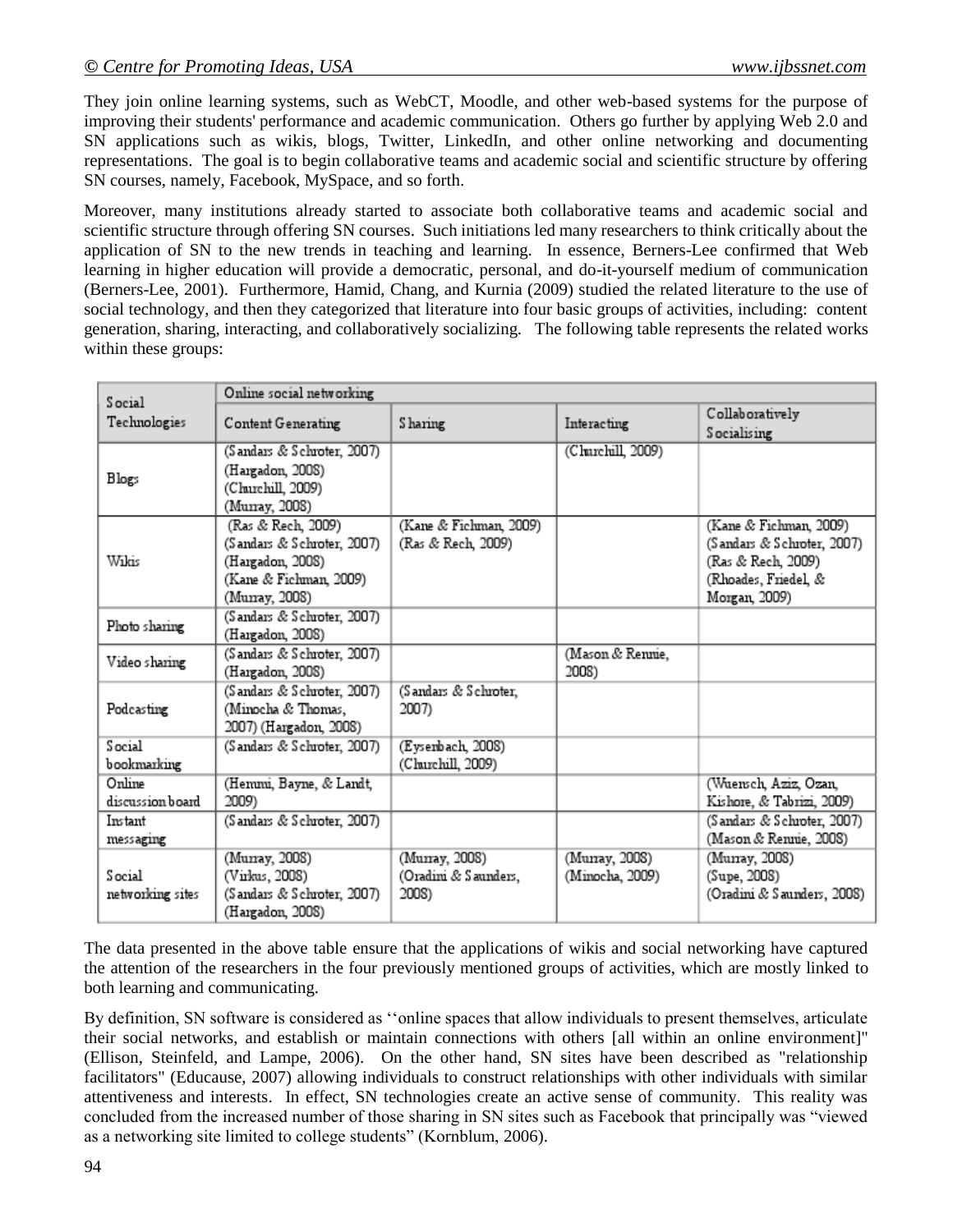# *Related Literature and Assumptions*

When it comes to communication in the sciences, authors have always emphasized that "communication is the essence of science" (Garvey, 1979) and that "without communication there would be no science" (1980, quoted in Lacy & Bush, 1983, p. 193). Such assumption is applied to humanities and social sciences, as well. Moreover, social learning theorists believe that the link between communication and human behavior is, in a way, that human behavior itself. "Is learned through interaction with and observation of others in a social context" (Bandura, 1977). Today, social communication affected by the merge of new technologies and new mediums, is collectively called social networking software. With such developments, the concept of "invisible colleges" is shifted to be "invisible communities" of the current era. Here, people, whether in science or humanities, are generally interacting to exchange information, brainstorm ideas, search for new friends, and share everyday news. In the academic environment, more investments have been introduced to link those new online developments (namely Web 2.0 applications) to learning, teaching and researching. Scholars communicate to share knowledge, deploy new theories and learning models, formulate new research initiations, disseminate their final results, solve experimental or theoretical problems, and get critiques and feedback." There is a growing number of studies mostly highlighting that students are influenced by social networking in their social communication. Uysman and Eulf analyzed the related literature and derived that SN is "a pervasive phenomenon among today's university students and that such networks can result in the creation of social capital" (Uysman and Eulf, 2006). Other studies indicate that students' current social structure is habitually linked to the era's communication tools. Our era now highly depends on the Internet, and online communication and group knowledge sharing leading to "instrumental outcomes. These kinds of outcomes confirm that:

- online communication constitutes a power and innovation in organizations (Ibarra, 1993),
- the Internet becomes a part of students' daily routine (Jones,2002),
- trust and privacy are joined with the willingness to share identifying information (Dwyer, Hiltz, and Passerini 2007), and
- job satisfaction is connected to better communication (Sparrowe, Liden, and Kraimer, 2001, and Chung, K. S. K.Hossain, L, and Davis, J., 2007)

For Kimberly and others, social networking sites and web-based services will allow "individuals to: (1) construct a public or semi-public profile within a bounded system, (2) articulate a list of other users with whom they share a connection, and (3) view and traverse their list of connections and those made by others within the system" (Kimberly et al., 2009). As with other striving universities around the world, Sultan Qaboos University has continuously invested in information technology and its applications to support research and the learning process. For better investment, the Center for Educational Technology (CET) was established "to enhance teaching and learning at SQU through supporting faculty members and departments with the latest technologies in teaching and encouraging the adoption of best instructional practices." To do so, the Center aims to: (CET, 2010)

- Conduct instructional development activities,
- Produce instructional/learning materials and provide media services.
- Venture into the e-learning domain and at the stage of developing comprehensive training and consultancy packages to enable faculty to develop high quality instruction.

The purpose is to enable faculty to develop high quality education and to make the Internet as an effective and valuable educational tool. Practically, the University invests in supporting the academic community with the valuable e-sources of information (e-Journals, e-databases, and e-books) and offers them the possibility of incampus wireless services. The in-campus wireless service, however, increases the opportunity for students to improve their personal communication behavior, work together in virtual teams, share in whiteboard and online class discussions and forums, receive announcements and invitations to attend the everyday University social and scientific activities, and to be updated with academic instructions, guidelines, and procedures. With the accelerating development of the free social networking applications, students were found to spend large amounts of their daily time using the available technology and their personnel laptops in various applications, from e-mail to class assignments, including research, and mostly communicating through their social networking sites.

#### **Statement of the Problem**

As with schools, academic environment follows a similar model of educating or instructing through a model of a class (a body of students who are taught together) and a lecture (an oral presentation, supported by practical activities, intended to present information or teach students about pre-scheduled subjects) to manage the instructional delivery and to achieve justice in knowledge provision.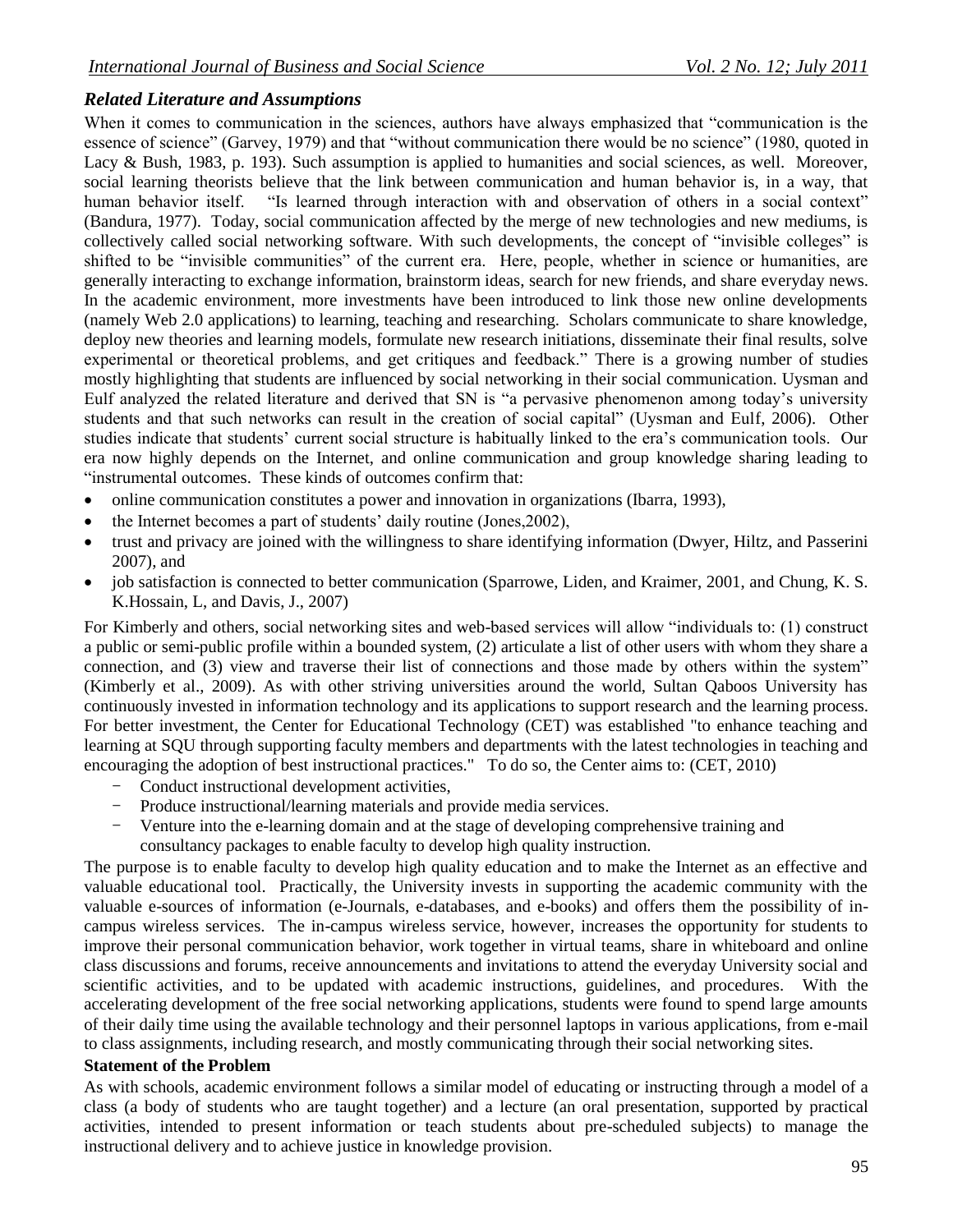On the other side, the body of students consists of individuals attending classes with different levels of self, social and intellectual preparation, which directly affects their knowledge acquisition and responses. Despite the lecturer's assumption that the lecture is cohesive and consistent to all in attendance, exchanging ideas, sharing knowledge, and expanding understanding is required outside the classroom boundaries. Here, the part of sharing g activities among students and between students and lecturers appears to be very urgent. Hence, from this point, the social networking sites appear helpful in building academic groups to achieve better academic learning and communication. This, consequently, improves as information technologies have transformed academic education in many ways. They have affected the academic communication as part of the learning process, as well. It is then the purpose of this study to provide a better understanding of how students are investing their skills, time, and willingness in using their SN sites for better academic achievements and to examine factors affecting their use. To explore such understanding, several research questions were stated, including:

- What IT requirements are available for students to apply to SN sites properly and acceptably?
- What benefits may students achieve from using the SN sites as part of their academic communication?
- How does SQU respond to enthusiastic transformation of the new generation of communication towards a better academic environment?

### *Research Methodology*

#### *Research sample*

A research questionnaire designed and electronically e-mailed to all students at Sultan Qaboos University (graduate and undergraduate) through the University e-mail server. A response rate of 3% (20) was avoided for missing data and 97% (650) was obtained from 670 questionnaires, which were completed and returned. Female students accounted for 68% (440) of the respondents. Fourth year students constituted the largest group (21%) and graduate students constituted the smallest group (5%) of the respondents. See Figure 1 for more details. The College of Arts and College of Engineering respondents accounted for 43% (150 respondent each), followed by the College of Engineering with 20%. The Colleges of Medicine and Nursing provided the least, with 2% and 3%, respectively, because of the limited number of students. Table -1- explores the number and percentage of respondents within each college.



**Table 1: Distribution of respondents among colleges**

|             | <b>Frequency</b> |                             |       | <b>Percent   Valid Percent   Cumulative Percent</b> |
|-------------|------------------|-----------------------------|-------|-----------------------------------------------------|
| Science     | 150              | 23                          | 23.1  | 23                                                  |
| Arts        | 150              | 23                          | 23.1  | 46                                                  |
| Engineering | 130              | 20                          | 20.0  | 66                                                  |
| Education   | 80               | 12                          | 12.3  | 78                                                  |
| Economic    | 70               | 11                          | 10.8  | 89                                                  |
| Agriculture | 40               | 6                           | 6.2   | 95                                                  |
| Nursing     | 20               | 3                           | 3.1   | 98                                                  |
| Medicine    | 10               | $\mathcal{D}_{\mathcal{L}}$ | 1.5   | 100                                                 |
| Total       | 650              | 100.0                       | 100.0 |                                                     |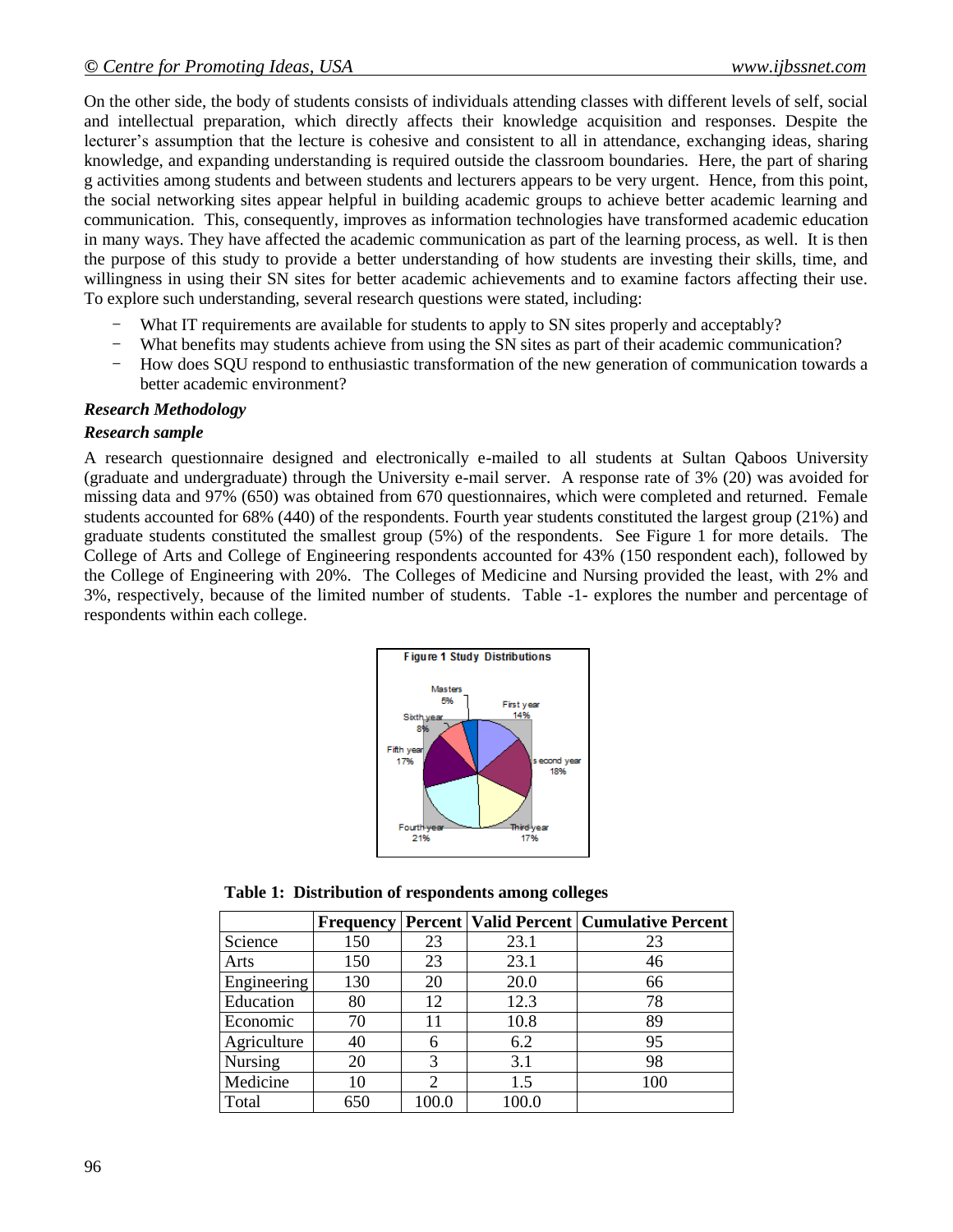# **Data Analysis**

# *IT requirements availability*

Table 2 investigates the main requirements available to using IT by students at SQU.

#### **Table 2: Available IT requirements at SQU from Students, Point of View**

| <b>Requirements</b>            | #             | Percentage    | <b>Notes</b>                             |
|--------------------------------|---------------|---------------|------------------------------------------|
|                                |               | from total of |                                          |
|                                |               | $= 650$       |                                          |
| Laptop Ownership               | 560           | 86%           | 90 students using the University labs    |
| IT Literacy:                   |               |               |                                          |
| - Expert                       | 20            | 3%            |                                          |
| - Very skilled                 | 100           | 15%           |                                          |
| - Fairly skilled<br>- Somehow  | 360           | 55%           |                                          |
| - Not Skilled                  | 150           | 23%           |                                          |
|                                | 20            | 3%            |                                          |
| Participation in SN sites      | 430           | 66%           | The others: 190 not participating and 30 |
|                                |               |               | not responding                           |
| Willingness to initiate Online | 400           | 61%           | 190 (29%) strongly agree and 210 (32%)   |
| courses                        |               |               | agree with the University initiation to  |
|                                |               |               | start online courses                     |
| Time spent with SN             | $12.05$ hours |               |                                          |
|                                | weekly        |               |                                          |

### *Perspectives toward Using IT*

Two hundred (31%) participants verified that they are addicted to using the Internet and strongly agreed to use IT as much as they can. They expressed their anticipation to compete between each other in applying new technologies in addition to using them as part of the classes' requirements. Only 7% of them were unconvinced of new technologies and they only utilized them when they had to.

To find out whether there are significant differences among respondents (650) from different colleges they joined and their gender towards their self-assessment (perspectives) to using IT, ANOVA was applied, and the results show that:

- 1- The significance values (sig. =.416 and .624 respectively for college and gender) for Levene's test are greater than .05, then the assumption of homogeneity variance is not valid here.
- 2- The significance values between groups (sig. =.972 and .547 respectively for college and gender) for ANOVA test are greater that .05 which improve that there are no significant differences somewhere among the mean scores of self-assessment regarding respondents' perceptions toward the use of IT and their college affiliation and gender.

Based on the above results, the study intended to explore the respondents' preference of the level of IT applications as related to their course work. The results showed that 52% of them preferred courses with moderate application of IT and only 1% of them would rather have the traditional course without IT. Table -3 summarizes other preferences.

| <b>Type of course</b>                                             | <b>Frequency</b> | Percent |
|-------------------------------------------------------------------|------------------|---------|
| Prefer courses with moderate application of IT                    | 370              | 52%     |
| Prefer courses with wide-ranging applications of IT               | 140              | 20%     |
| Prefer courses with little IT (messaging, sending<br>attachments) | 110              | 16%     |
| Prefer courses restricted and completely controlled by IT         | 80               | 11%     |
| Prefer traditional courses without IT                             | 10               | $1\%$   |
| Total (respondents tickle more than one option)                   | 710              | 100%    |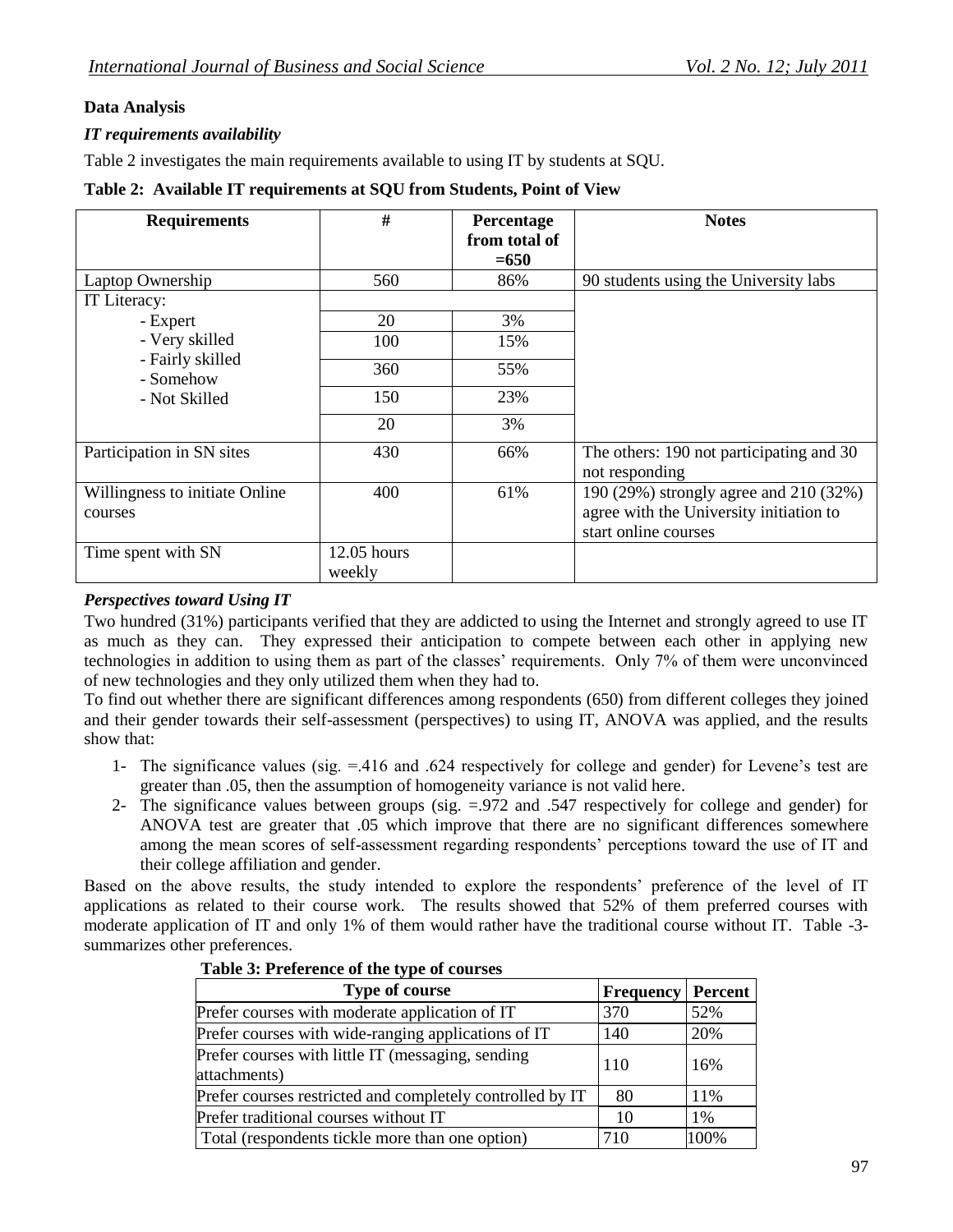Those who preferred moderate or wide-ranging applications of IT (510 or 72%) emphasized that IT will:

- Improve their learning (59%)
- Get them to become more active and energetic regarding the course content (55%) Make course work and related activities and knowledge more convenient (49%)
- Make course work and related activities and knowledge more convenient (49%)

#### *General Activities Related to Using the Internet*

In general, the 650 participants were asked to tackle the most important activities related to using the Internet. Their preferences were summarized as follows:

- 100% (650) of them check and send e-mails,
- 82% (530) use the university website,
- 69% (450) follow online courses through Moodle and WebCT,
- 66% (430) connect to SN sites,
- 63% (410) download audios and videos,
- 48% (310) access online applications of the spreadsheet, documents, presentations, and forms,
- 34% (220) use the main library website,
- 31% (200) download pictures, and
- Only 6% (40) of them contribute to wikis.

#### *Social Networking Participation*

Among the 430 respondents who confirmed their participation in social networking sites, only 30 students have more than 5 groups to communicate with while 240 have only one group and the rest range between 2-3 groups of friends. Besides the limitation in a group's number, participants were also limited in the number of friends sharing their information and with whom they communicated. 47% (200) of them limit their connection to (1-5) friends, 21% (90) to (21-40) friends, 30% (130) to 41 or more. Regarding their preference, Facebook constitutes the first priority to social networking sites, followed by MySpace, Twitter, and LinkedIn, respectively. Only (270) of them updated their social networking site profile weekly or monthly and those are among the most active group, who have more than 20 friends.



The results, however, show that only 11% of the respondents spend over 30 hours per week connecting to their SN sites. Thirty of them were female; 21 of them were from the College of Arts and 9 were from the College of Science. The other 20 males were equally distributed between the College of Commerce and the College of Arts. Table -4- presents other respondents' time spent with their SN sites.

| Table 4: Number of hours connecting to SN |                                                                  |                                                             |                |                           |  |  |
|-------------------------------------------|------------------------------------------------------------------|-------------------------------------------------------------|----------------|---------------------------|--|--|
| <b>Hours limitation</b>                   |                                                                  | <b>Frequency</b>                                            | <b>Percent</b> | <b>Cumulative Percent</b> |  |  |
| Valid                                     | $1 - 10 -$                                                       | 230                                                         | 54%            | 54%                       |  |  |
|                                           | $11 - 20$                                                        | 90                                                          | 21%            | 75%                       |  |  |
|                                           | 21-30                                                            | 30                                                          | 7%             | 82%                       |  |  |
|                                           | 31 and over                                                      | 50                                                          | 11%            | 93%                       |  |  |
|                                           | Total                                                            | 400                                                         |                | 93%                       |  |  |
| Missing                                   |                                                                  | 30 (7%) out of the 430 respondents mentioned unlimited time |                |                           |  |  |
|                                           | depending on their availability at the University, connection to |                                                             |                |                           |  |  |
|                                           | the internet, and their schedule load.                           |                                                             |                |                           |  |  |
| Total                                     |                                                                  | 430                                                         | 100%           | 100%                      |  |  |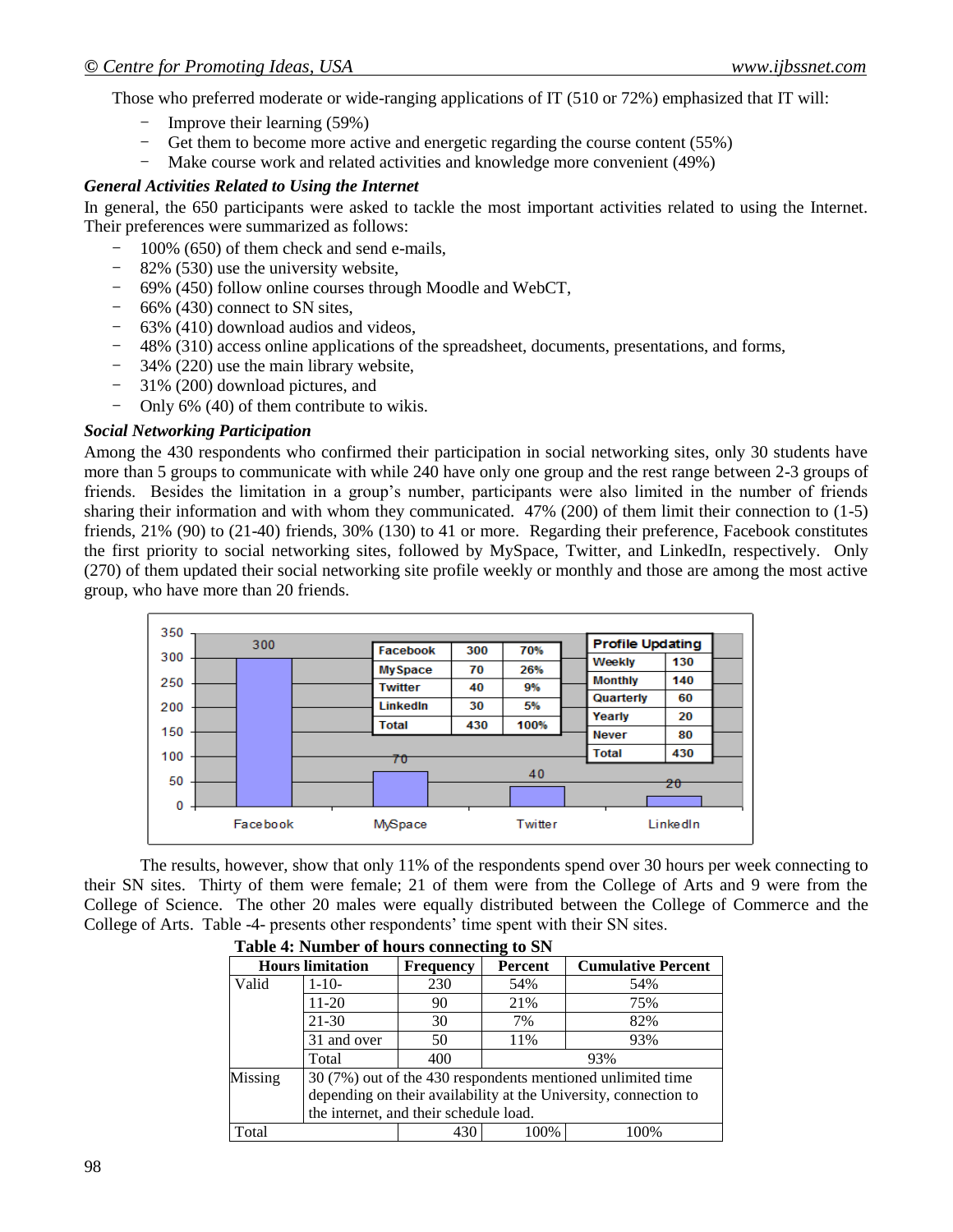## *Privacy Factor*

The information respondents choose to place in their profile and the restrictions they preferred to add for accessing their sites, constitute the main two factors associated with SN privacy. From the calculated result, 63% of the Omani students were using their real names and 23% of them added their photo; among them 18 were female. Table -5- adds more information preferences included in the respondents' profiles.

| <b>Information</b>                       | #   | $\frac{6}{9}$ |
|------------------------------------------|-----|---------------|
| Date of birth                            | 380 | 88%           |
| Educational information                  | 330 | 77%           |
| Personal interests                       | 340 | 79%           |
| Real name                                | 270 | 63%           |
| E-mail address                           | 260 | 60%           |
| Another name                             | 180 | 42%           |
| Personal photo                           | 100 | 23%           |
| Address                                  | 100 | 23%           |
| Phone                                    | 30  | 7%            |
| For each information, percentage counted |     |               |
| from the total of 430 participants       |     |               |

**Table 5: Information included in SN profiles**

Selections to employ for restricting access to SN sites vary among students. The results demonstrate that participants distributed between three groups in the matter of limiting or opening their sites to the public. Table - 6- displays these selections.

| <b>Table 6: Restrictions' Selections on SN's Site</b>                               |                  |               |  |
|-------------------------------------------------------------------------------------|------------------|---------------|--|
|                                                                                     | <b>Responses</b> |               |  |
| <b>Restrictions</b>                                                                 |                  | $\frac{0}{0}$ |  |
| I don't restrict my profile                                                         | 90               | 21%           |  |
| I always care for limiting my profile to those whom I trust                         | 190              | 44%           |  |
| I always put many restrictions to accessing my profile regardless of<br>who will be | 150              | 35%           |  |
| Total                                                                               | 430              | 100%          |  |

### *The Purpose and Justifications of SN Use*

This factor reflects three broad aspects behind the purpose of using SN sites: social communication, academic sharing, and learning aspects. Social communication covers issues such as connecting with friends and family members, searching for new friends, and readiness to be in touch and talk. Academic sharing explores the willingness toward having open discussion, ideas exchanging, and browsing the University website's daily activities and life. The third aspect looks at critical issues related to learning tools for better achievement in terms of frequently asking questions, subject discussion and arguments, and assignment preparation The results shows that participants interested mostly in limiting social communication to friends and family as being their first priorities. In terms of academic sharing, exchanging ideas and discussions were found to be important to approximately 43% of them. The same group emphasized their interest in asking questions or responding to questions raised by classmates, while only 23% of them using SN for cooperation as teams in preparing their assignments and arguments. For more details, Table -7- illustrates these three aspects.

| Table 7: The purposes for using SN                     |                                                 |     |               |  |  |
|--------------------------------------------------------|-------------------------------------------------|-----|---------------|--|--|
|                                                        | <b>Purposes</b>                                 |     | Yes           |  |  |
| <b>Aspects</b>                                         |                                                 |     | $\frac{6}{9}$ |  |  |
| Social communication                                   | Keep in touch with friends                      | 390 | 91%           |  |  |
|                                                        | Keep in touch with family members and relatives | 270 | 63%           |  |  |
|                                                        | Searching for more friends sharing my interest  | 240 | 56%           |  |  |
|                                                        | Just connecting to people and talk              | 130 | 30%           |  |  |
| Academic sharing                                       | General group discussion and ideas exchanging   | 230 | 53%           |  |  |
|                                                        | Connecting with classmate about university life | 180 | 42%           |  |  |
| Learning                                               | Asking questions or responding to a question    | 230 | 53%           |  |  |
|                                                        | Assignment preparation and argument             | 100 | 23%           |  |  |
| Percentages counted from that total of 430 respondents |                                                 |     |               |  |  |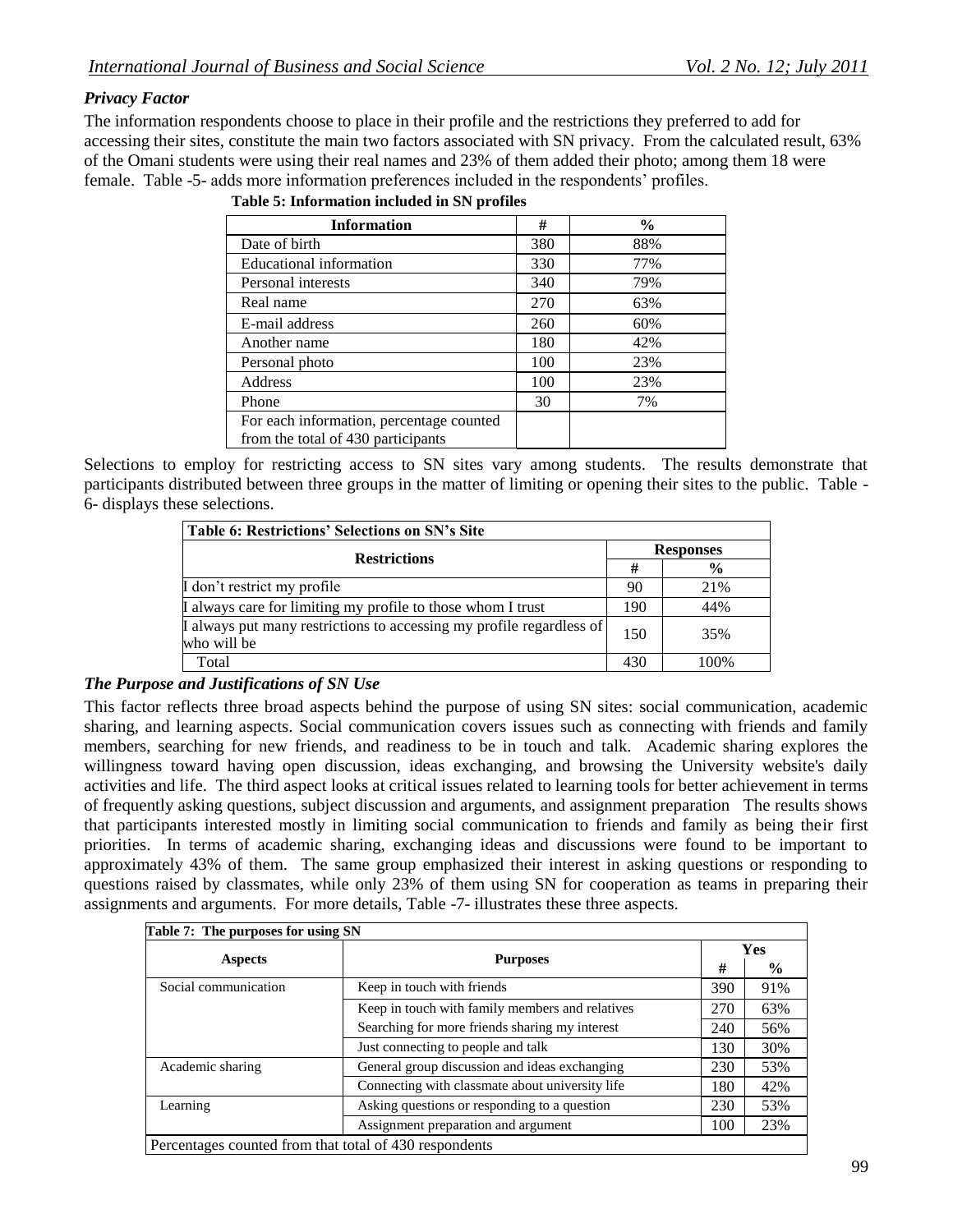Those who are not committed to use SN for academic sharing and learning (200 out of 430) expressed their impression toward the problems they encountered or even believe in with the use of SN, including:

- 30% (60) the Misuse of personal information by others
- 90% (180) attacking by unwelcoming friends
- 20% (40) afraid from losing security (as a result of viruses and hacking
- 65% (130) receiving too many junk or unwanted messages
- 70% (70) have to Respond to others when have no time
- 25% (50) Getting wrong information
- 15% (30) fearful from leaving a history that affect their future work or life

On the other side, the 230 who considered the SN as a better tool for academic communication and learning, justify their perception to several reasons:

- 100% (230) Facebook and other Social Networks are great form of communication
- 100% (230) SN allows them to share words, pictures, links
- 100%(230) Groups can meet and discuss matters
- 74% (170) SN is like a directory for quickly finding people a participant needs to contact with them
- 70% (160) Offering free long-distance on time-net
- 39% (90) SN sites are easy to create, maintain, and use
- $-$  35% (80)Participants love to be members in the cyberspace environment  $-$  22% (50) To vain popularity and self-esteem among the people I know
- 22% (50) To gain popularity and self-esteem among the people I know

In comparison to those who preferred using SN based on their previous justifications, others (the 220 respondents) who confirmed that they are currently not applying the social networking applications also came across as reasons behind their reluctance to connect; their justifications can be seen in Table -8-.

| <b>Table: Reasons for not connecting to SN</b>             |                  |               |  |
|------------------------------------------------------------|------------------|---------------|--|
| <b>Reasons</b>                                             | <b>Responses</b> |               |  |
|                                                            | #                | $\frac{6}{6}$ |  |
| I don't have time to check and response                    | 150              |               |  |
| I don't have access to the Internet outside the University | 90               |               |  |
| Not interested in online grouping                          | 80               |               |  |
| Prefer to keep my personal activities for myself           | 40               |               |  |
| Lack the skills required to create or use them             | 30               |               |  |
| Total of responses                                         | 390              |               |  |

In addition to that, others added that they lack the required skills for creating or using SN sites. Whether being reluctant or willing to use SN applications, participants asked to focus on the most popular problems encountered with SN functions and their responses were varied (from 30-180 out of the total 430), including:

- 42% (180) Unwelcoming partakers
- 33% (140) Responding to others when have no time
- 30% (130) Too many unwanted messages
- 14% (60) Misusing personal information
- 12% (50) Getting wrong information
- 9% (40) Losing security (as a result of viruses and hacking)
- 7% (30) Leaving a history that affect participant's future work or life

The results show less effect of SN on security compared to the bad feelings they gain from large numbers of unwelcoming partakers and for not responding to immediately.

#### **Conclusion**

Students personally achieved the basic competences required to access SN applications by themselves or through friends. They open accounts for themselves, post photos or even video and audio, exchange messages, and build groups of interest. SQU, in turn, highlights the importance of these technological efforts to support students by the introduction of wireless connections, fully supported labs, and continued training programs, formally through classes and informally through student committees and activities.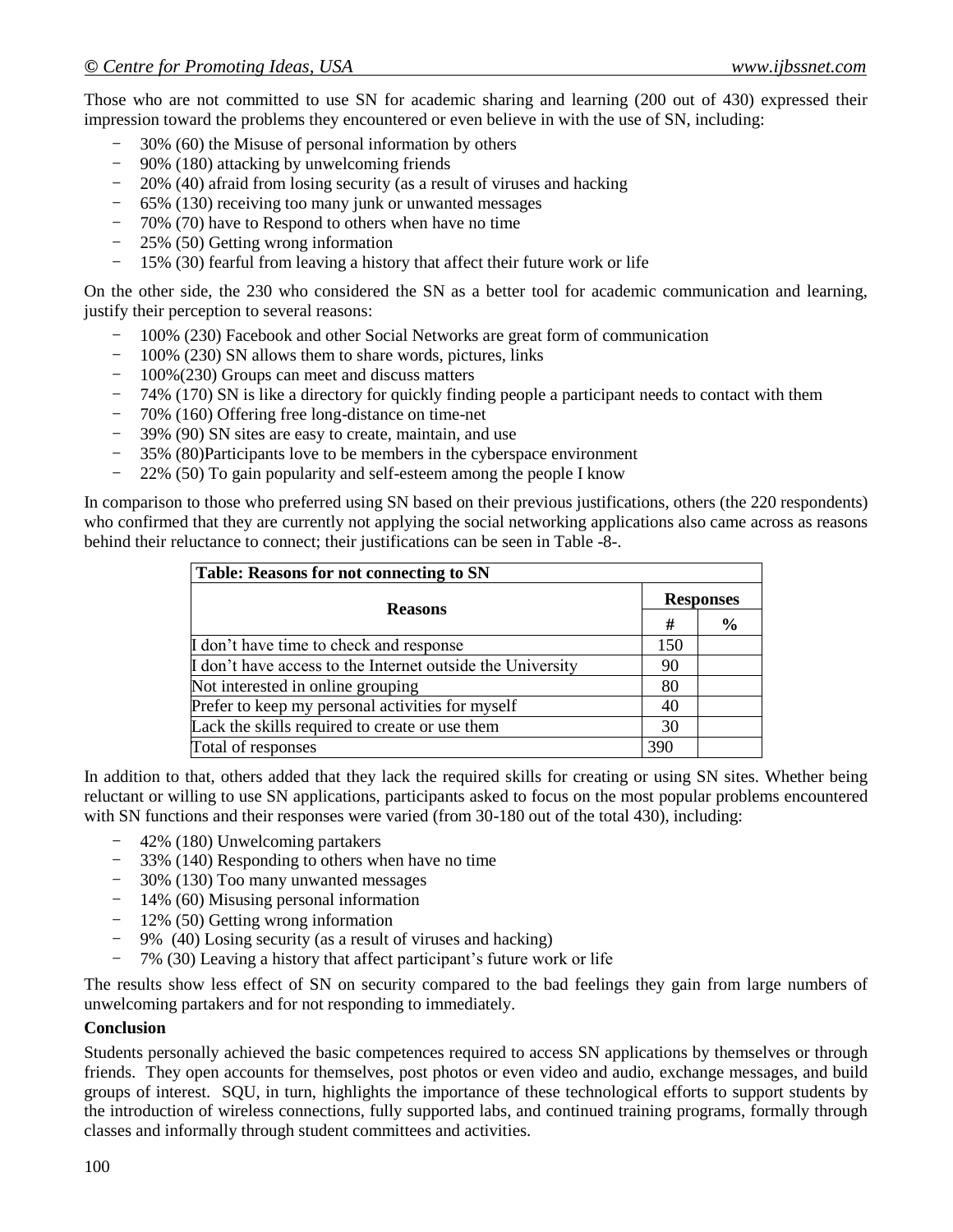What students lack is how to think critically regarding transforming their perspectives toward SN sites from merely social purposes to academic and social purposes. This will lead them to investing their time and skills for better academic communication and learning, as well as social communication. Eighty-three percent of the students, who register for moderate, wide-ranging, or completely controlled course by IT, reflects their willingness to establish systematically training courses about the use of SN for better academic communication and learning. On this matter, SQU needs to take more interactive role (through all colleges and departments) for creating a collaborative learning environment and constructing "communities of practice" among students, faculty, and other staff, rather than just wasting time on unproductive and fruitless communication. Communities that offer students the opportunity to gain and share in-class and out-of-class knowledge, to solve intricate studies and research problems, engage in collective learning, and share interests and other academic activities. As Parboosingh (2002) emphasized, it will be in more energetic and evolving academic team-gathering environments--by integrating SN technologies into learning environments, students will learn from each other, explore regulations from experiences where students at advanced levels can help beginners.

We must keep in mind that expressing ideas and thinking is no more limited to face-to-face communication and learning within the class time limits. Currently, the Internet offers students the opportunity to access the universal knowledge as the technology offers them a range of training and communicating implications, as well. Although many faculty members apply online learning through WebCT or Moodle (both are available through the University's server), for many of them, the use of such applications is merely sending e-mail messages or to post course syllabi, lectures, exams appointments, and notes. Students today need the opportunity to be involved in instructional experiences that effortlessly work in both face-to-face and online environments, leading group communication to solve problems or team project sharing, and actively participation in discussing matters or reflecting on matters when without time constraints. In conclusion, students of today need a blended learning environment and not merely a traditional environment restricted to an in-class or out-of-class environment.

According to trust and privacy concern, the results ensure that privacy is not that strong of a factor inhibiting SN applications as compared to other factors. This conclusion is similar to what Catherine Dwyer and Starr Roxanne Hiltz (2007) ended with in their comparison between two popular social networking sites, Facebook and MySpace. They suggested that "in online interaction, trust is not as necessary in the building of new relationships as it is in face to face encounters" (p. ?) They also state that in "an online site, the existence of trust and the willingness to share information do not automatically translate into new social interaction" (p. ?).

Formal education is recommended for students to gain a better understanding of the goals, purposes, and benefits behind such new communicational tools. Encouraging academic staff as well, is another realizable recommendation. This will lead directly to encouraging group academic communication in a way that will decrease students' fruitless computer usage. It will also extend their efforts to learning and problems solving rather than endless youthful social communication and achieve better utilization of the Internet and available technologies rather than wasting time and money in unproductive applications, which will eventually affect even their commitment to learning.

### *References*

Bandura, A. (1986). *Social foundations of thought and action*. Englewood Cliffs, NJ: Prentice-Hall. Cited in Wei, L. & Zhang, M. (2008). "The impact of Internet knowledge on college students' intention to continue to use the Internet" *Information Research*, **13**(3) paper 348. [Available at **[http://InformationR.net/ir/13-](http://informationr.net/ir/13-3/paper348.html) [3/paper348.html](http://informationr.net/ir/13-3/paper348.html)**

- Banquil , K. and others. (2009) Social networking sites affect one's academic performance adversely. A group paper presented to the UST College of Nursing. October 19. [http://www.scribd.com/doc/28919575/SOCIAL-](http://www.scribd.com/doc/28919575/SOCIAL-NETWORKING-SITES-AFFECT-ONE%E2%80%99S-ACADEMIC-PERFORMANCE-ADVERSELY)[NETWORKING-SITES-AFFECT-ONE%E2%80%99S-ACADEMIC-PERFORMANCE-ADVERSELY](http://www.scribd.com/doc/28919575/SOCIAL-NETWORKING-SITES-AFFECT-ONE%E2%80%99S-ACADEMIC-PERFORMANCE-ADVERSELY)
- Berners-Lee, T. (2001). *Weaving the web: origins and future of the world wide web*. Mason, Ohio: Texere Publishing.
- CET-Center for Educational Technology, Sultan Qaboos University. Retrieved in: May, 10<sup>th</sup>, 2010. <http://www.squ.edu.om/Default.aspx?alias=www.squ.edu.om/cet>